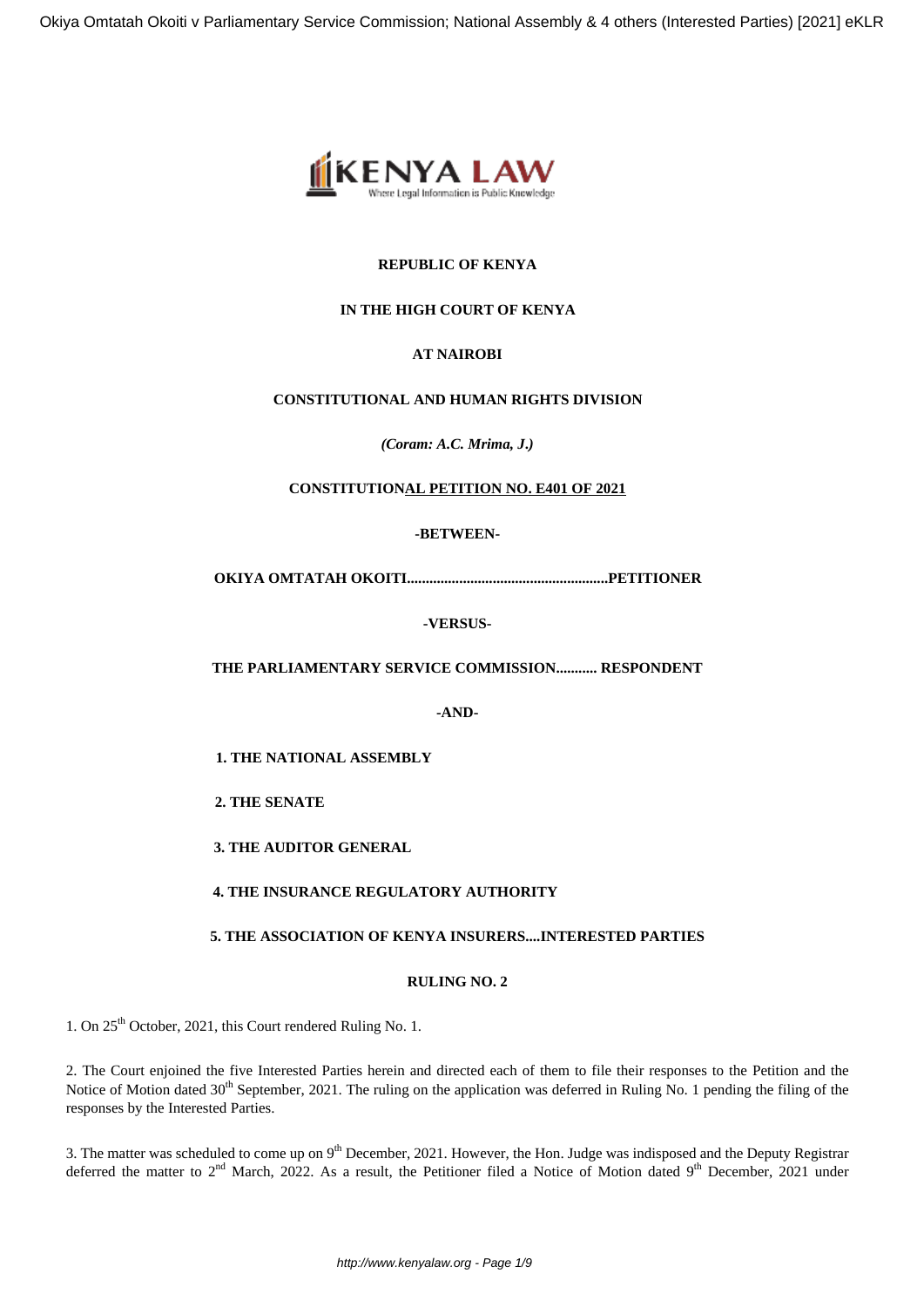certificate of urgency seeking some interim prohibitory orders against the execution of the contract between the Respondent and the successful bidder.

4. The Notice of Motion dated 9<sup>th</sup> December, 2021 was considered by the Duty Judge and directed to be served. It was scheduled for directions on  $16<sup>th</sup>$  December, 2021.

5. When the matter came up before Court on  $16<sup>th</sup>$  December, 2021, it was confirmed that all the Interested Parties had filed their respective responses as directed.

6. The Court was made aware of another application by way of Notice of Motion dated  $16<sup>th</sup>$  December, 2021. That application had been filed that morning by the Petitioner. The application sought to enjoin the successful bidder who had entered into a contract with the Respondent the day before.

7. The parties, therefore, made further submissions on the best way forward and which submissions were to be taken into account in determining the Notice of Motion dated  $30<sup>th</sup>$  September, 2021.

8. In urging the Court to grant the conservatory orders sought, the Petitioner informed the Court that the proceedings before the Pubic Procurement Administrative Board, being Application No. 142 of 2021, were determined in favour of the Respondent and a contract signed between the Respondent and the successful bidder.

9. According to the Petitioner, the execution of the contract contravened Section 168 of the Pubic Procurement and Asset Disposal Act, 2015 and it was aimed at defeating the current proceedings. The Petitioner submitted that the Respondent was acting with impunity and ought to be stopped on its tracks by the grant of the conservatory orders.

10. The Respondent was of the contrary position. It submitted that since the current medical cover contract was ending on  $31<sup>st</sup>$ December, 2021, there was urgency and necessity in entering into the contract which is to commence on  $1<sup>st</sup>$  January, 2022.

11. This Court has carefully perused the documents filed on record including the pleadings, the responses and the several applications.

12. In the main, the Petition prays for the following orders: -

i. A DECLARATION that Tender No. PJS/007/2021-22 for provision, with effect from  $1<sup>st</sup>$  January, 2022, of a two-year Medical Insurance Cover for members of Parliament who will have only seven months and nine days to be in office is wasteful and unreasonable and, unconstitutional, null and void ab initio.

ii. AN ORDER Quashing the Tender No. PJS/007/2021-2022 for provision of Medical Insurance cover for members of Parliament.

iii. AN ORDER that the respondent pays the Petitioner's costs of this suit.

iv. Any other relief the court may deem just to grant.

13. Despite the numerous applications on record and the proceedings which were undertaken before the Pubic Procurement Administrative Board, this Court should not lose focus of the dispute in these proceedings as pleaded in the Petition.

14. There is no doubt that the main contention raised by the Petitioner in these proceedings is that the impugned procurement is wasteful of public funds and unreasonable thereby unconstitutional, null and void and that it ought to be quashed.

15. As I already stated in Ruling No. 1, this Court takes the issues raised in these proceedings with the seriousness they deserve. The Court also urged the Respondent to be more vigilant even as the matter progressed.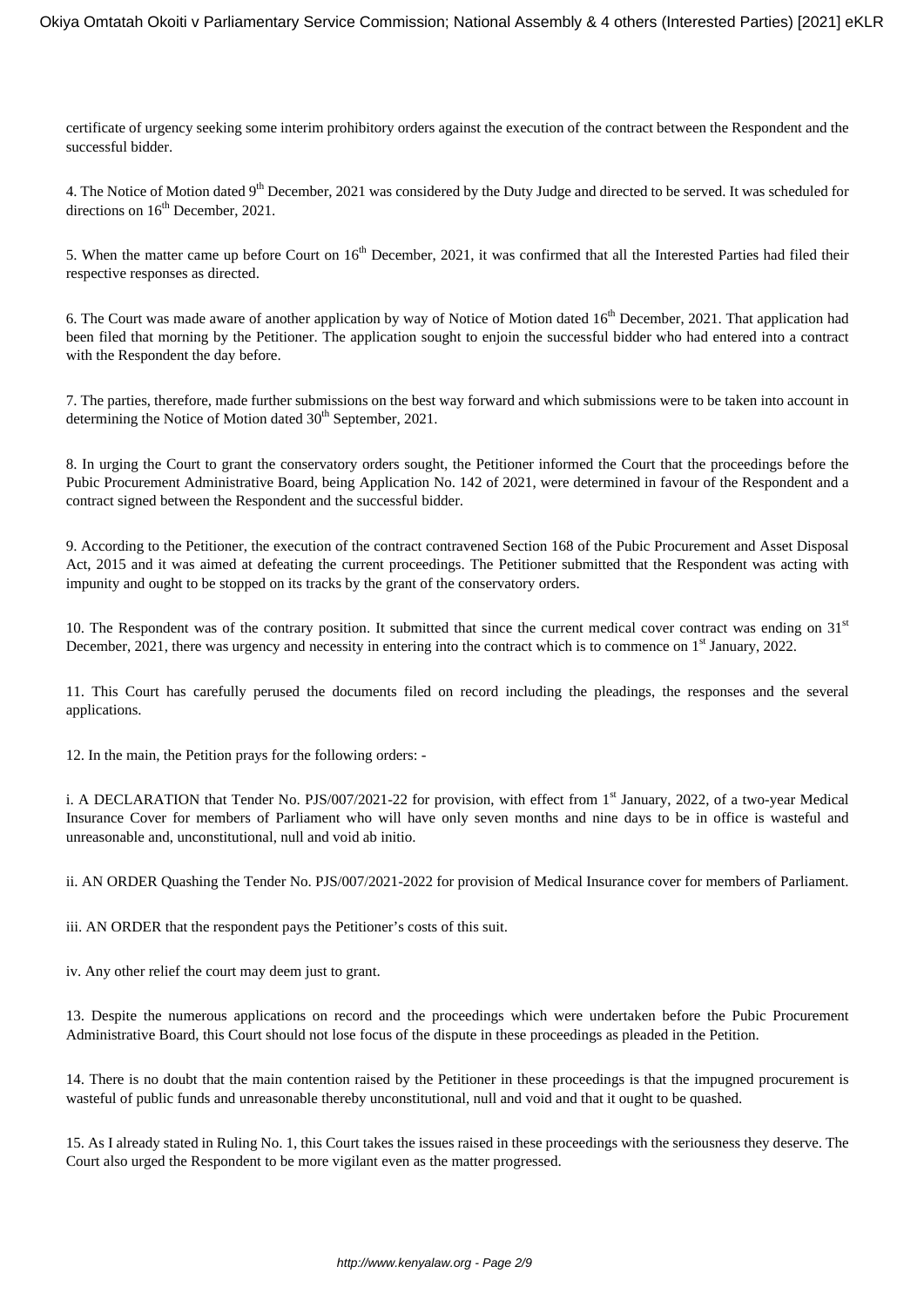16. This Court has intently considered the contents of the responses by the Interested Parties. The Insurance Regulatory Authority and the Association of Kenya Insurers gave their views on the matter. This Court has found them useful in aiding it to chart the best way forward.

17. Both Insurance Regulatory Authority and the Association of Kenya Insurers are of the view that the impugned tender process does not necessarily lead to loss of public funds going by the market practice.

18. The Association of Kenya Insurers proposed further measures which this Court may take to take care of the respective parties' concerns even as the matter progresses.

19. One of the hotly contested issue was the execution of the contract between the Respondent and the successful bidder even before the expiry of the grace period of 14 days provided for under Section 168 of the Pubic Procurement and Asset Disposal Act, 2015.

20. Without deciding the said issue, this Court notes that there is no evidence that the party which lost before the Pubic Procurement Administrative Board was aggrieved or at all by the said outcome. I say so because that party has neither filed any judicial review proceedings under the Pubic Procurement and Asset Disposal Act, 2015 neither has it lodged any constitutional Petition thereto before this Court. There is also a pending application for joinder of the successful party and the revocation of the contract.

21. This Court shall, therefore, remain vigilant so as not to turn the current Petition to a proxy Petition.

22. Having said so, I will now turn to the law on conservatory orders. I will endeavour a discussion on the following areas: -

- i. The nature of conservatory orders;
- ii. The guiding principles in conservatory applications; and
- iii. The applicability of the principles to the applications.
- 23. I will deal with the above sequentially.

#### **The nature of conservatory orders**:

24. In *Civil Application No. 5 of 2014 Gatirau Peter Munya -v- Dickson Mwenda Kithinji & 2 Others (2014) eKLR, the Supreme Court* discussed, at paragraph 86, the nature of conservatory orders as follows: -

[86] "Conservatory orders" bear a more decided public-law connotation: for these are orders to facilitate ordered functioning within public agencies, as well as to uphold the adjudicatory authority of the Court, in the public interest. Conservatory orders, therefore, are not, unlike interlocutory injunctions, linked to such private-party issues as "the prospects of irreparable harm" occurring during the pendency of a case; or "high probability of success" in the Applicant's case for orders of stay.

### 25. The Court in *Nairobi Civil Appeal 151 of 2011 Invesco Assurance Co. Ltd vs. MW (Minor suing thro' next friend and mother (HW) [2016] eKLR* defined a conservatory order as follows: -

5. A conservatory order is a judicial remedy granted by the court by way of an undertaking that no action of any kind is taken to preserve the subject until the motion of the suit is heard. It is an order of status quo for the preservation of the subject matter.

26. In *Judicial Service Commission vs. Speaker of the National Assembly & Another [2013] eKLR* the Court had the following to say about the nature of conservatory orders: -

Conservatory orders in my view are not ordinary civil law remedies but are remedies provided for under the Constitution, the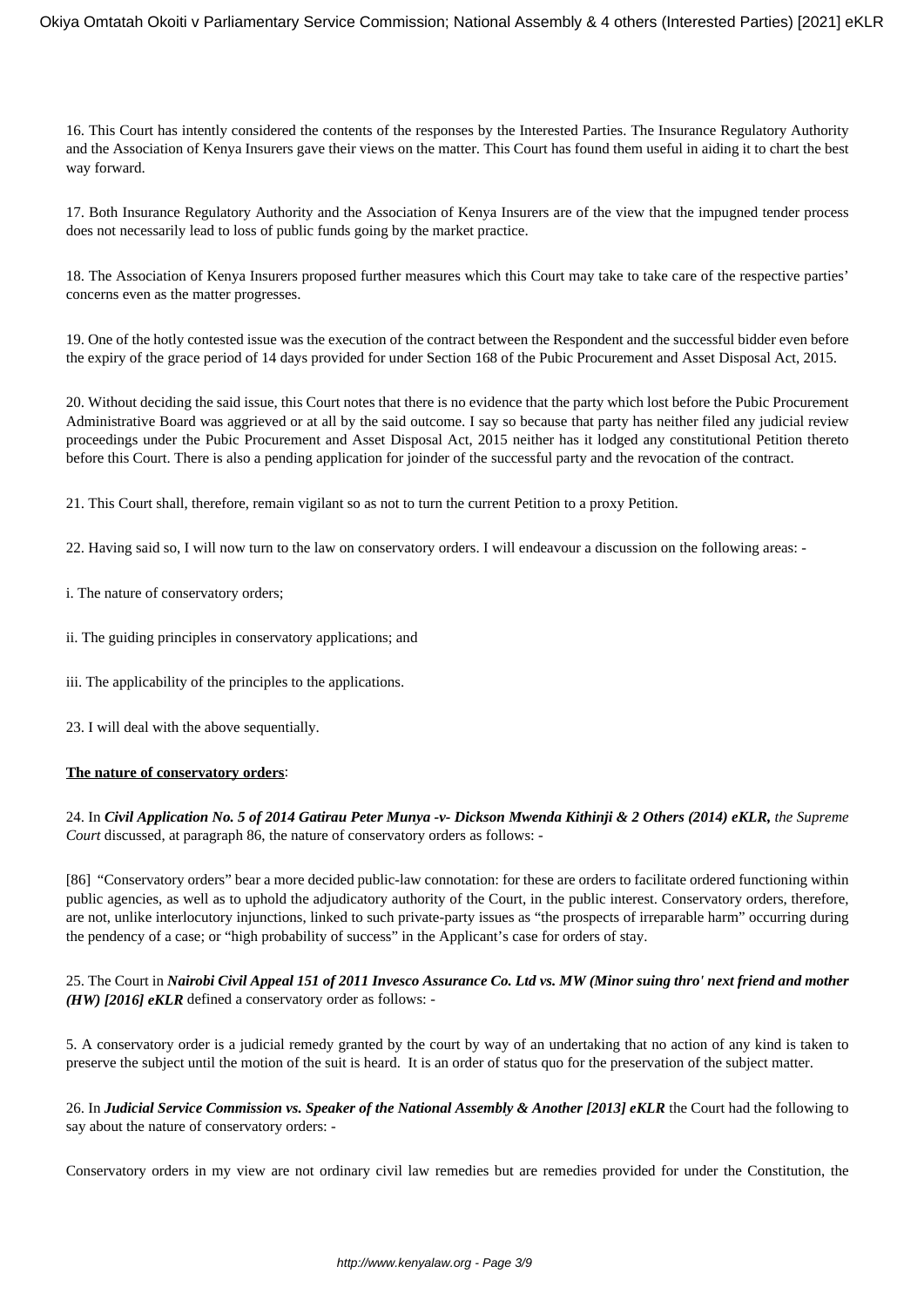Supreme law of the land. They are not remedies between one individual as against another but are meant to keep the subject matter of the dispute in situ. Therefore, such remedies are remedies in rem as opposed to remedies in personam. In other words, they are remedies in respect of a particular state of affairs as opposed to injunctive orders which may only attach to a particular person.

27. Conservatory orders are, therefore, aimed at preserving the substratum of the matter pending the determination of the main issues in dispute.

28. Given the interlocutory nature of conservatory orders, it is argued, that there is need for a Court to exercise caution when dealing with any request for such prayers. I agree with that proposition for the reason that matters which are the preserve of the main Petition ought not to be dealt with finality at the interlocutory stage.

29. The foregoing was fittingly captured by **Ibrahim, J** (as he then was) in *Muslim for Human Rights (Milimani) & 2 Others vs Attorney General & 2 Others (2011) eKLR*. The Learned Judge, correctly so, stated as follows: -

The court must be careful for it not to reach final conclusion and to make final findings. By the time the application is decided; all the parties must still have the ability and flexibility to prosecute their cases or present their defences without prejudice. There must be no conclusivity or finality arising that will or may operate adversely vis-a vis the case of either parties. The principle is similar to that in temporary or interlocutory injunctive in civil matters. This is a cardinal principle and happily makes my functions and work here much easier despite walking a tight legal rope that I could easily lose balance with the slightest slip due to any laxity or being carried away by the passion or zeal of persuasion of any one side.

30. The decisions in *Centre for Rights Education and Awareness (CREAW) & 7 Others v. Attorney General (2011) eKLR, Platinum Distillers Limited vs. Kenya Revenue Authority (2019) eKLR* and *Kenya Association of Manufacturers & 2 Others vs. Cabinet Secretary – Ministry of Environment and Natural Resources & 3 Others (2017) eKLR* also variously vouch for the cautionary approach.

31. A Court, therefore, dealing with an application for conservatory orders must maintain the delicate balance of ensuring that it does not delve into issues which are in the realm of the main Petition. In this discourse, I will, therefore, restrain myself from dealing with such issues.

### **The guiding principles in conservatory applications:**

32. The principles for consideration by a Court in exercising its discretion on whether to grant conservatory orders have been developed by Courts over time. They are now well settled.

33. The *locus classicus* is the Supreme Court in *Gatirau Peter Munya -v- Dickson Mwenda Kithinji & 2 Others* case (supra) where at paragraph 86 stated the Court stated as follows: -

[86] …… Conservatory orders, consequently, should be granted on the inherent merit of a case, bearing in mind the public interest, the constitutional values, and the proportionate magnitudes, and priority levels attributable to the relevant courses.

34. In **Board of Management of Uhuru Secondary School vs. City County Director of Education & 2 Others [2015] eKLR,** the Court summarized the principles for grant of conservatory orders as: -

i. The need for the applicant to demonstrate an arguable *prima facie* case with a likelihood of success, and to show that in the absence of the conservatory orders, he is likely to suffer prejudice.

ii. The second principle is whether the grant or denial of the conservatory relief will enhance the constitutional values and objects of a specific right or freedom in the Bill of Rights.

iii. Thirdly, the Court should consider whether, if an interim conservatory order is not granted, the petition or its substratum will be rendered nugatory.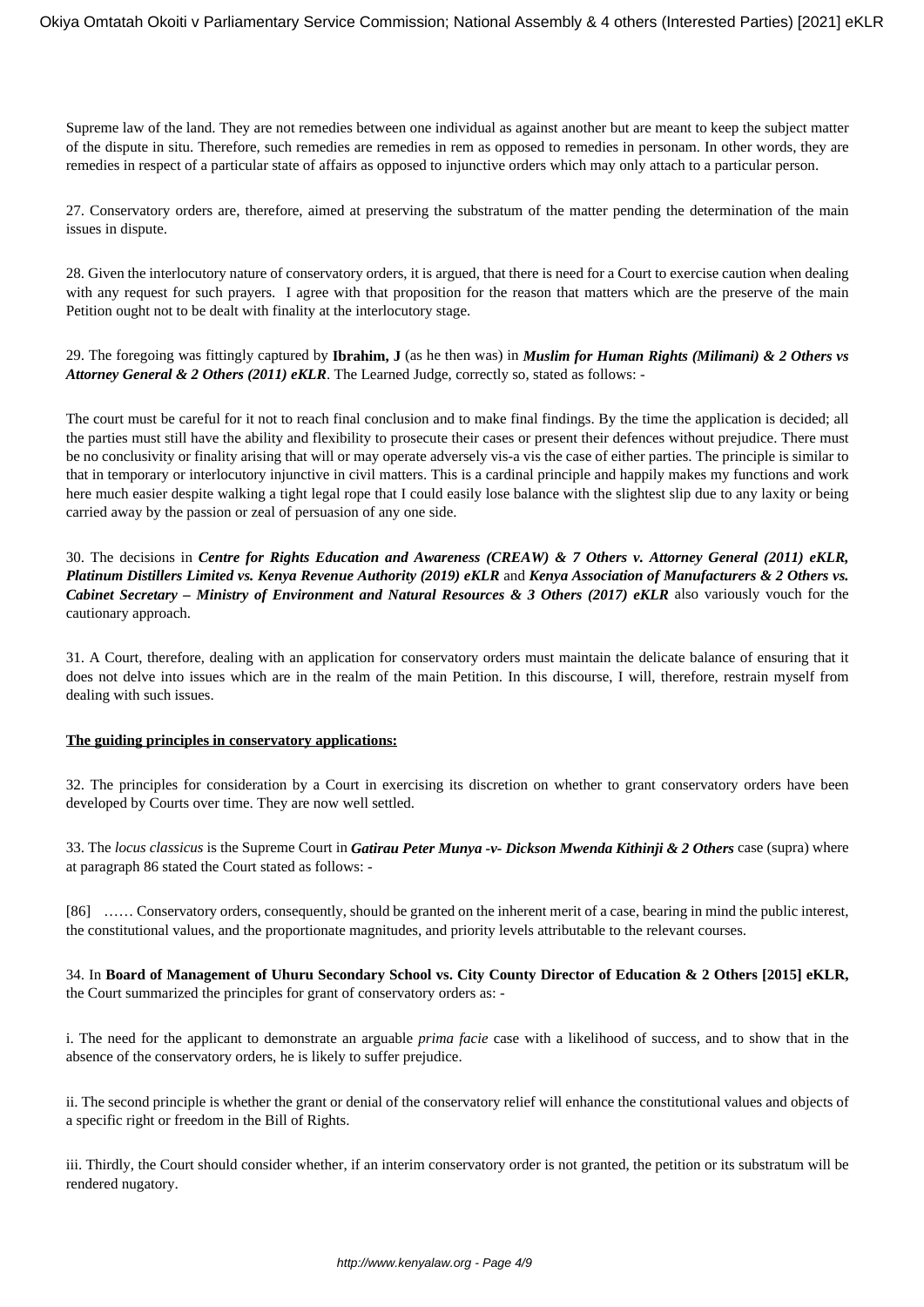iv. Whether the public interest will be served or prejudiced by a decision to exercise discretion to grant or deny a conservatory order.

35. In *Wilson Kaberia Nkunja vs. The Magistrate and Judges Vetting Board and Others Nairobi High Court Constitutional Petition No.154 of 2016 (2016) eKLR* the Court summarized three main principles for consideration on whether to grant conservatory orders as follows: -

(a) An applicant must demonstrate that he has a prima facie case with a likelihood of success and that unless the court grants the conservatory order, there is a real danger that he will suffer prejudice as a result of the violation or threatened violation of the Constitution.

(b) Whether, if a conservatory order is not granted, the Petition alleging violation of, or threat of violation of rights will be rendered nugatory; and

(c) The public interest must be considered before grant of a conservatory order.

36. The above principles are, however, not exhaustive. Depending on the nature of the matter under consideration, there may be other parameters which a Court ought to look into. Such may include the effect of the orders on the determination of the case, whether there is eminent danger to infringement of the human rights and fundamental freedoms under the Bill of Rights, the applicability of the doctrine of presumption of constitutionality of statutes, whether the Applicant is guilty of laches, among many others.

## The applicability of the principles to the Notice of Motion dated  $30<sup>th</sup>$  September, 2021:

### **i. A** *prima-facie* **case:**

37. A *prima facie* case was defined in *Mrao vs. First American Bank of Kenya Limited & 2 Others* (2003) KLR 125 to mean: -

…. In a civil application includes but is not confined to a 'genuine and arguable case'. It is a case which, on the material presented to the court, a tribunal properly directing itself will conclude that there exists a right which has apparently been infringed by the opposite party as to call for an explanation or rebuttal from the later.

38. The Court of Appeal in Nairobi Civil Appeal No. 44 of 2014 *Naftali Ruthi Kinyua vs. Patrick Thuita Gachure & Another* (2015) eKLR while dealing with what a *prima facie* case is, made reference to Lord Diplock in *American Cyanamid vs. Ethicon Limited (1975) AC 396,* when the Judge stated thus: -

If there is no prima facie case on the point essential to entitle the plaintiff to complain of the defendant's proposed activities, that is the end of any claim to interlocutory relief.

39. What constitutes a *prima-facie* case was further dealt with by the Court of Appeal in *Mirugi Kariuki -vs- Attorney General* Civil Appeal No. 70 of 1991 (1990-1994) EA 156, (1992) KLR 8. The Court, in an appeal against refusal to grant leave to institute judicial review proceedings by the High Court, stated as follows: -

It is wrong in law for the Court to attempt an assessment of the sufficiency of an applicant's interests without regard to the nature of his complaint. If he fails to show……. that there has been a failure of public duty, this court would be in error if it granted leave. The curb represented by the need for the applicant to show, when he seeks leave to apply, that he has a case, is an essential protection against abuse of the legal process. It enables this court to prevent abuse by busy-bodies, cranks and other mischief-makers... In this appeal, the issue is whether the applicant in his application for leave to apply for orders of certiorari and mandamus demonstrated to the High Court a prima facie case for the grant of those orders. Clearly, once breach of the rules of natural justice was alleged, the exercise of discretion by the Attorney General under section 11(1) of this Act was brought into question. **Without a rebuttal to these allegations**, this appellant certainly disclosed a prima-facie case. For that, he should have been granted leave to apply for the orders sought. (emphasis added).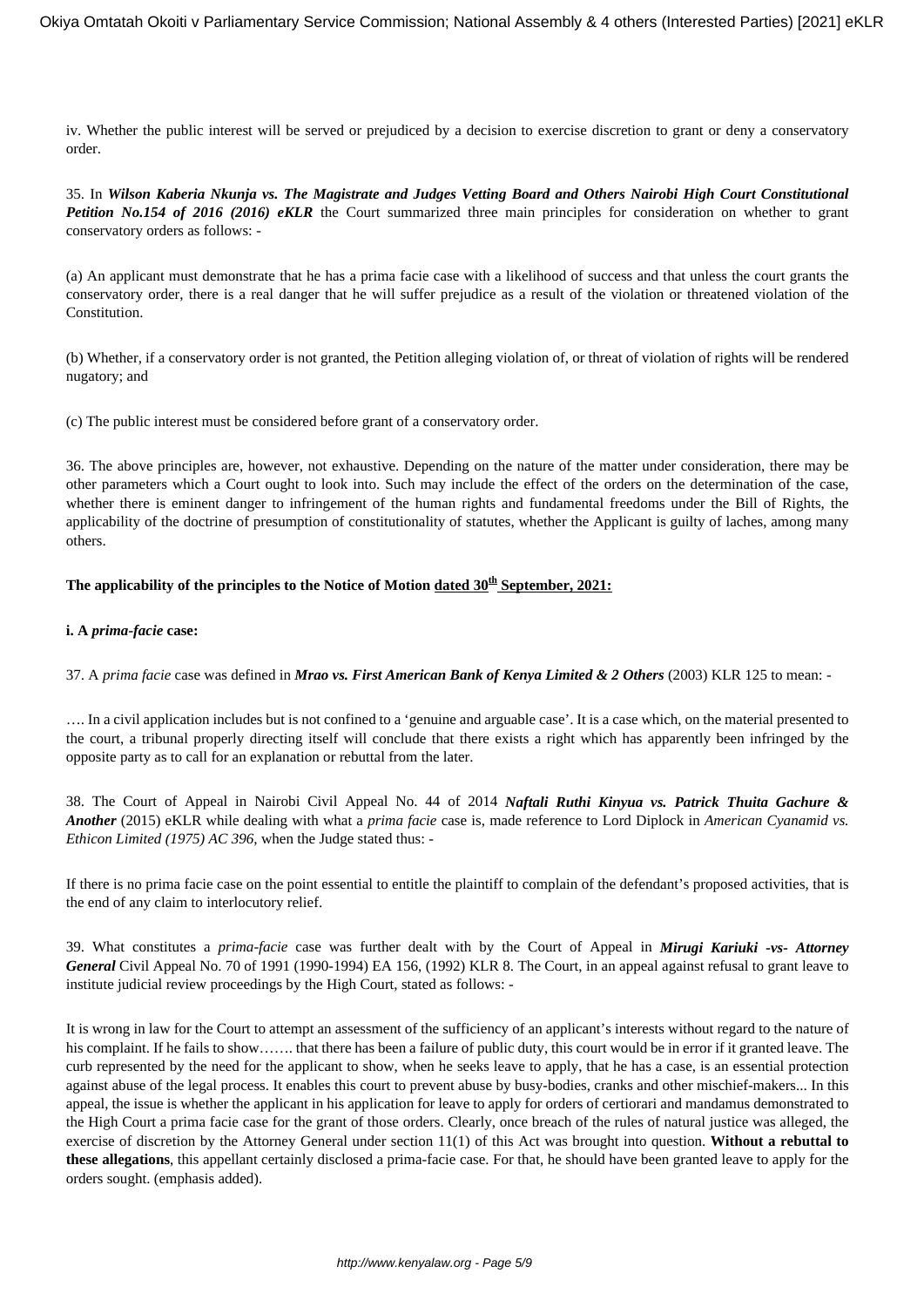40. In *Re Bivac International SA (Bureau Veritas)* (2005) 2 EA 43, the Court while expounding on what a *prima-facie* case or arguable case is, stated that such a decision is not arrived at by tossing a coin or waving a magic hand or raising a green flag, but instead a Court must undertake an intellectual exercise and consider without making any findings, the scope of the remedy sought, the grounds and the possible principles of law involved.

41. In sum, therefore, in determining whether a matter discloses a *prima-facie* case, a Court must look at the case as a whole. It must weigh, *albeit* preliminarily, the pleadings, the factual basis, the respective parties' positions, the remedies sought and the law. In so doing, a Constitutional Court must be guided by Articles 22 (1) and 258(1) of the Constitution which provisions are on the right to institute Court proceedings whenever a right or fundamental freedom in the Bill of Rights has been denied, violated or infringed, or is threatened or the when the Constitution has been contravened, or is threatened with contravention.

42. Returning to the case at hand, the Petitioner's case is hinged on the allegation that the impugned tender is likely to lead to loss of public funds.

43. The Respondent has put up a rebuttal on the Petition. This Court has also invited the Interested Parties to share their views of the Petition.

44. On the basis of the issues raised in the Petition, this Court is satisfied that the Petition constitute a *prima-facie* case.

### **(ii) Whether the Petitioner will suffer prejudice and the cases rendered nugatory unless the conservatory orders are granted:**

45. The *Black's Law Dictionary 10th Edition Thomson Reuters* at page 1370 defines '*prejudice***'** as follows: -

Damage or detriment to one's legal rights or claims.

46. Will any party, therefore, suffer any damage or detriment if the conservatory orders are not granted" Generally, any contravention or threat to contravention of the Constitution or any infringement or threatened infringement of human rights and fundamental freedoms in the Bill of Rights is an affront to the people of Kenya. That is the clear purport of the Preamble and Chapter 1 of the Constitution.

47. Courts must, in dealing with Petitions brought under the various provisions of the Constitution, be careful in determining the prejudice at least at the preliminary stages. I say so because, at such stages of the proceedings, the provisions of the Constitution alleged to have been infringed or threatened with infringement are yet to be subjected to legal scrutiny.

48. Therefore, the damage or threat thereof to the rights and fundamental freedoms or to the Constitution must be so real that the Court can unmistakably arrive at such an interim finding. Such a breach or threat should not be illusory or presumptive. It must be eminent.

49. According to the Petitioner, the damage in issue is the possible loss of public funds. At this preliminary stage, suffice to say that Respondent, the 4<sup>th</sup> and the 5<sup>th</sup> Interested Parties share a contrary position. The evidence by the parties is, however, yet to be tested in a full hearing.

50. Speaking of evidential proof, the Court of Appeal in *Civil Application Nai. 31 of 2016 Alfred N. Mutua v Ethics & Anti-Corruption Commission (EACC) & 4 Others* [2016] eKLR stated as follows: -

35. In the instant case, the trial judge made a finding that there was no threat of violation of the applicant's fundamental rights and freedoms. We remind ourselves that the trial judge made this finding in an interlocutory application. **In our view, whether there is a threatened violation is a matter of fact to be ascertained in a full hearing of the Petition.**

51. The  $1<sup>st</sup>$  and  $2<sup>nd</sup>$  Interested Parties have shared the position taken by the Respondent and decried the possibility of rendering the Members of Parliament without any medical cover as from the  $1<sup>st</sup>$  January 2022 if the orders sought are granted. They contended that there is a real likelihood of exposing the Members of Parliament to no medical cover by the end of this month and that the time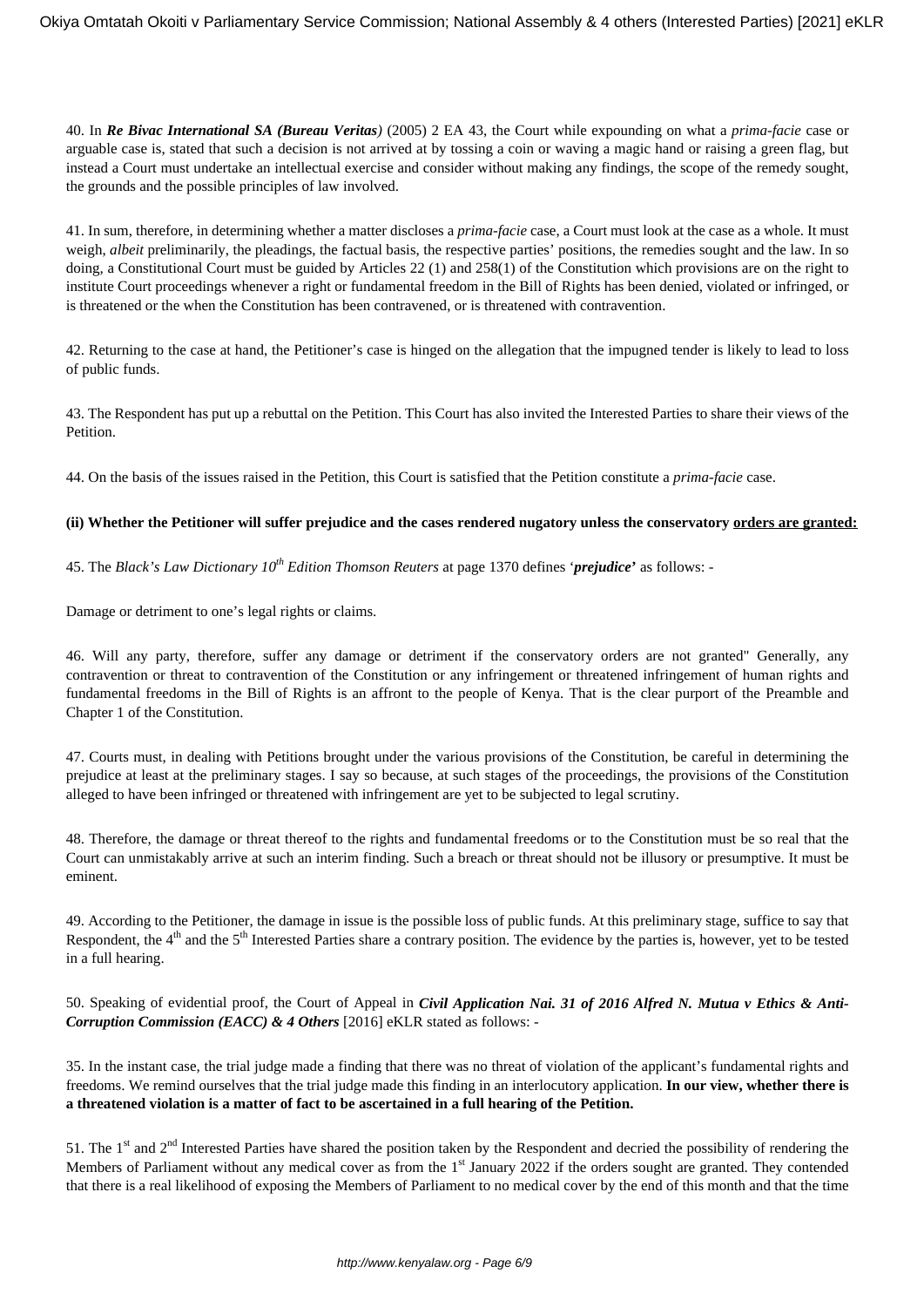between now and the expiry of the current medical cover is less than a month and no procurement of a medical cover can be undertaken within such a short period.

52. The Respondent, the 1<sup>st</sup> and the 2<sup>nd</sup> Interested Parties, therefore, argue that going by the assurance given by the 4<sup>th</sup> and 5<sup>th</sup> Interested Parties that there can be no loss of public funds in the impugned procurement, then no interim orders ought to be issued, but instead the matter ought to be expedited.

53. The respective positions have been duly considered.

54. This Court finds that the possibility of exposing the Members of Parliament to no medical cover by 1<sup>st</sup> January, 2022 is so real. Conversely, the issue as to whether the procurement will result to loss of public funds is not settled. It awaits the main hearing of the Petition.

55. As to whether the Petition will be rendered nugatory if no orders are granted, this Court takes the position that the issues raised in the Petition subsist and ought to be determined in a full hearing. The determination of the Petition will accord direction and serve as a good guide on the issues raised now and in the future. In other words, the Petition cannot be rendered nugatory in the absence of the orders sought.

56. In the end, this Court, therefore, finds that the Respondent and the Members of Parliament stand to suffer real damage if the interim orders are granted and that the failure to grant the conservatory orders will not render the Petition nugatory.

### **(iii) Public interest:**

*57. 'Public interest'* is defined by the *Black's Law Dictionary 10th Edition* at page 1425 as: -

The general welfare of a populace considered as warranting recognition and protection. Something in which the public as a whole has stake especially in something that justifies government regulation.

58. Broadly speaking, the Constitution and the laws govern the people. As such, the Constitution remains supreme and the laws are always presumed to be constitutional until the contrary is proved. In a matter, therefore, where the constitutionality of a statute is impugned or an issue arises as to whether the Constitution is contravened, Courts must weigh, with care and at a preliminary stage, the alleged breach against the provisions of the Constitution and the doctrine of presumption of constitutionality of statutes.

59. The Constitution under Article 127 establishes the Respondent. It then provides the duties of the Respondent in Article 127(6). One of its duties is to ensure that it undertakes measures to ensure the well-being of the members and staff of Parliament. The procurement of the medical cover is, hence, a way of discharging the constitutional mandate. However, such process must be undertaken within the Constitution and the law.

60. On the basis of the foregoing, and in the exceptional circumstances in this matter, this Court finds that public interest tilts in favour of the Respondent. It is in public interest that the members of Parliament are not exposed to a situation where they will be rendered without any medical cover, at least, at the moment.

### **Disposition:**

61. The above analysis yields that the Petitioner has not, in the meantime, successfully laid a basis for the grant of the orders sought in the application.

62. That being the case, the application is unsuccessful. However, given the nature of the Petition herein and the other pending applications, there is need for appropriate directions and for expeditious disposal of this matter.

63. In the end, the following orders hereby issue: -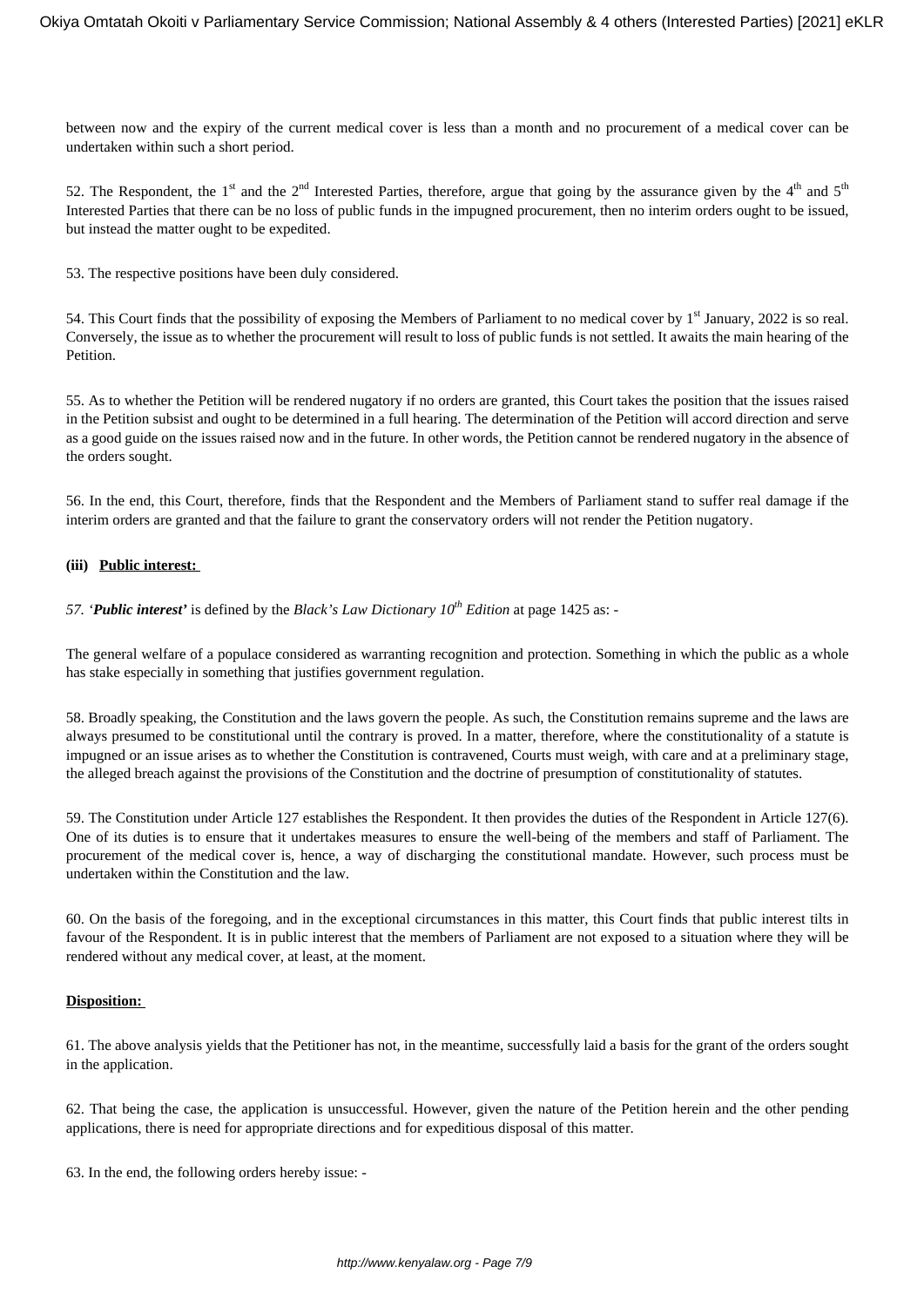**a. The Notice of Motion dated 30th September, 2021 is hereby dismissed.** 

**b. The Notice of Motion dated 9 th December, 2021 is hereby marked as spent.**

**c. Minet Kenya Insurance Brokers Limited is hereby enjoined in these proceedings as the 6th Interested Party.**

**d. The Respondent shall within 21 days hereof file and serve a Further Affidavit on the pro-rate amount of premium payments applicable to the current Members of Parliament payable up until the end of August 2022, that is from 1st January, 2022 to 31st August, 2022.**

**e. The remainder of the Notice of Motion dated 16th December, 2021 and the Petition shall be heard together and by way of reliance on the pleadings, Affidavit evidence and written submissions.**

**f. The Petitioner shall file and serve any further supplementary response, if need be, together with written submissions within 14 days in (d) above.**

**g. The Respondent and the Interested Parties shall file and serve their respective written submissions within 14 days of service.**

**h. The Petitioner to file and serve any further submissions, if need arises, within 7 days of service.** 

**i. Highlighting of submissions on a date suitable to the Court and the parties.**

**j. The Petitioner shall extract and serve a copy of this order upon Minet Kenya Insurance Brokers Limited, the 6th Interested Party, within 7 days.** 

Orders accordingly.

# **DELIVERED, DATED AND SIGNED AT NAIROBI THIS 20TH DAY OF DECEMBER, 2021**

### **A. C. MRIMA**

**JUDGE**

#### **Ruling No. 1 virtually delivered in the presence of:**

**Okiya Omtatah Okoiti,** the Petitioner in person.

**Mr. Angaya,** Counsel for the Respondent.

Mr. Mwendwa, Counsel the 1<sup>st</sup> Interested Party.

- Mr. Wambulwa, Counsel the 2<sup>nd</sup> Interested Party.
- Miss. Ondieki, Counsel the 3<sup>rd</sup> Interested Party.
- Mr. Wairoma, Counsel the 4<sup>th</sup> Interested Party.
- **Miss. Ouma** and **Mr. Muhindi**, Counsel the 5<sup>th</sup> Interested Party.